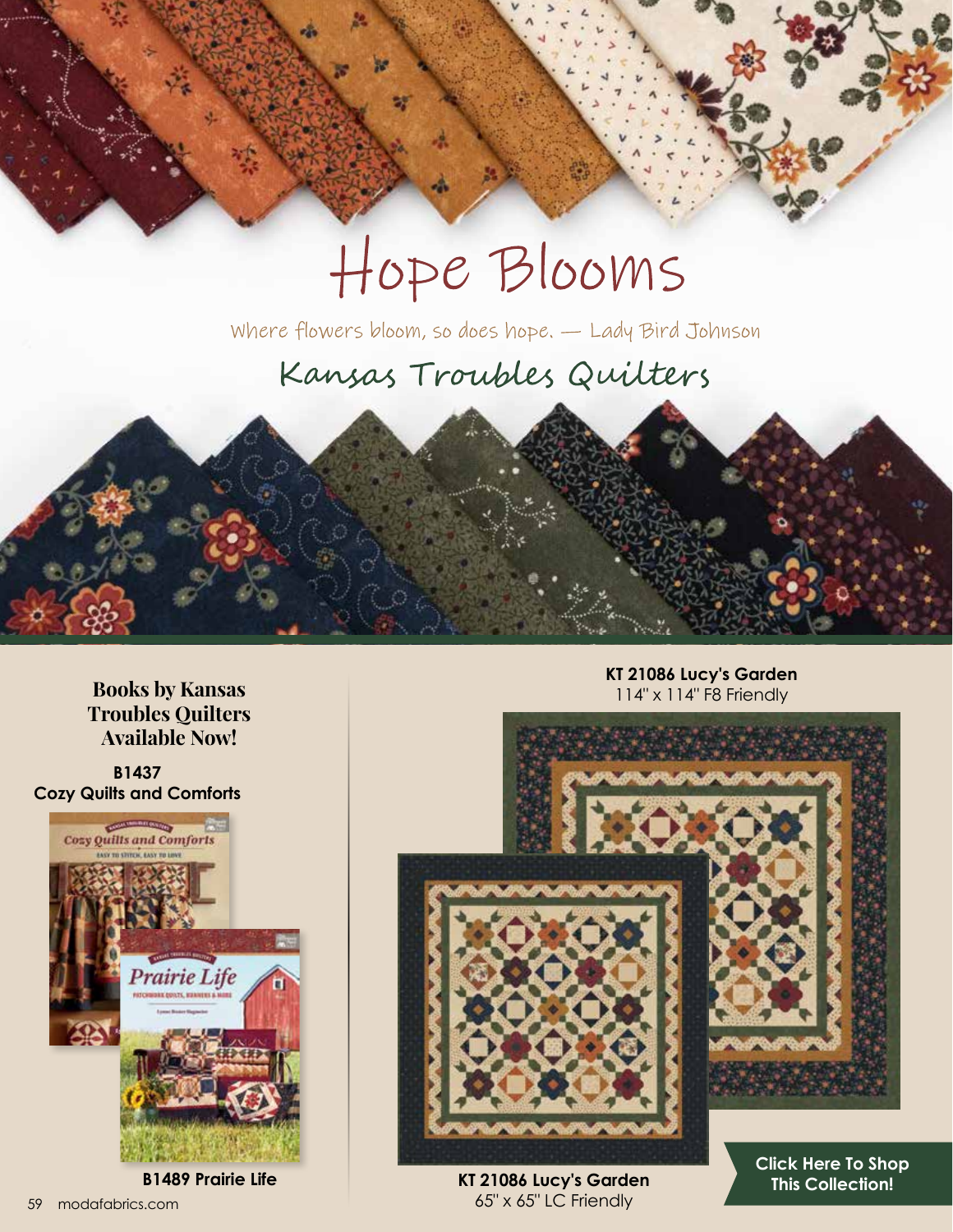

I always look forward to the unique blessings of each season, and never more than after a year like 2020, one filled with challenges. Instead of family vacations and quilt retreats, last summer offered sunny days connecting with the earth, tending to a new garden. Fall brought long walks admiring colorful foliage, and enjoying cozy evenings by the fire in place of trips to quilt shops and guilds, and getting ready for Quilt Market. As the days got shorter, winter's gift was a slower schedule and time at home to nest, create and plan for this year. Soon, tulips will begin peeking through the snow as spring arrives, bringing a silent promise of renewal and new beginnings. I am grateful for all the time I had this year at home to stitch, design, and re-imagine Kansas Troubles. As I move into spring, I look forward to reconnecting with everyone who has kept us going, encouraging and supporting us. My hope for the future blooms eternal, with all of us working together.

#### $m$  ol a FABRICS + SUPPLIES\* **SEPTEMBER DELIVERY**

**KT 21087 Blooms**

**KT 55144 Trellis Runner**

24" x 49" PP Friendly

66" x 66" LC Friendly **CONTRACTOR** *Kit includes quilt, tablerunner & template*



**KT 21088 Over Under** 60" x 60" HB Friendly



**KT 21087 Blooms Runner** 22" x 46" **KT 99906**  modafabrics.com 60

**KIT** 9670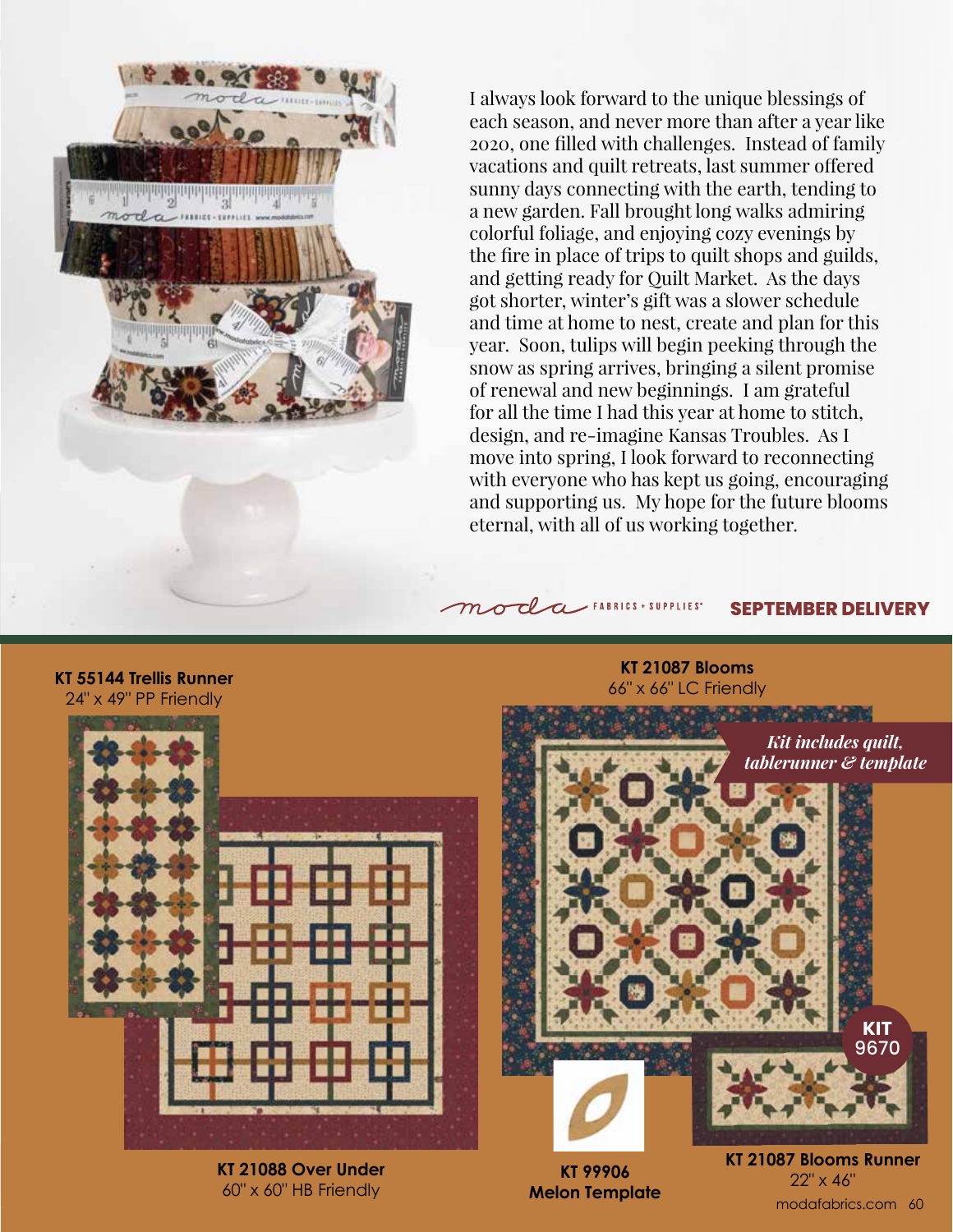## Hope Blooms Kansas Troubles Quilters



**PINE 9900 43**

**BURGUNDY BURGUNDY**<br>9900 18

**MERLOT 9900 279**

**NAVY 9900 20**

**BLACK 9900 99**